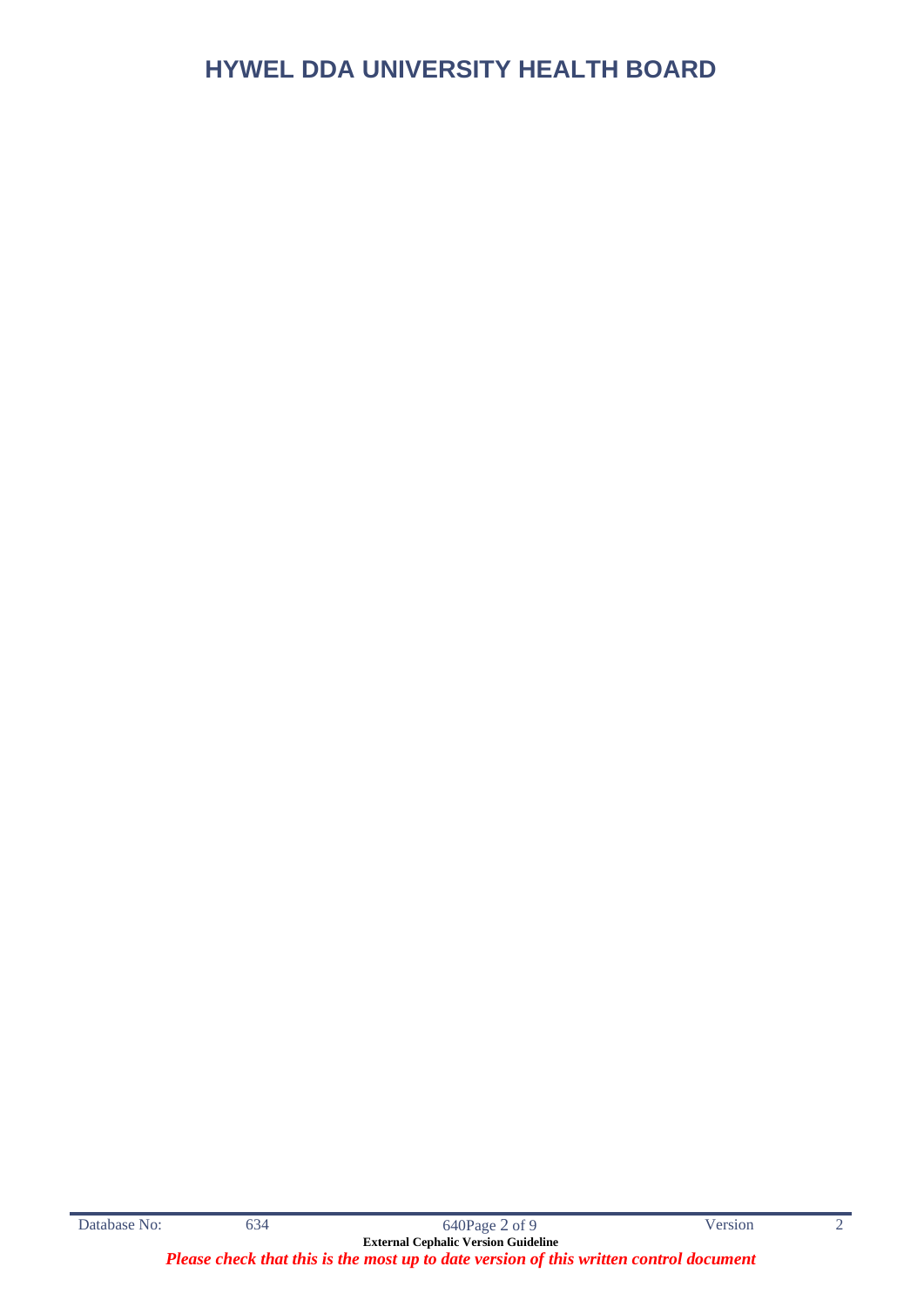| Reviews and updates |                         |            |  |
|---------------------|-------------------------|------------|--|
| Version             | Summary of Amendments:  | Date       |  |
| no:                 |                         | Approved:  |  |
|                     | <b>Guideline Update</b> | 14/09/2017 |  |
| $\mathcal{P}$       | Flowchart and review    | 4.6.2019   |  |

## Glossary of terms

| <b>Term</b> | <b>Definition</b>         |
|-------------|---------------------------|
| <b>ECV</b>  | External cephalic version |
|             |                           |
|             |                           |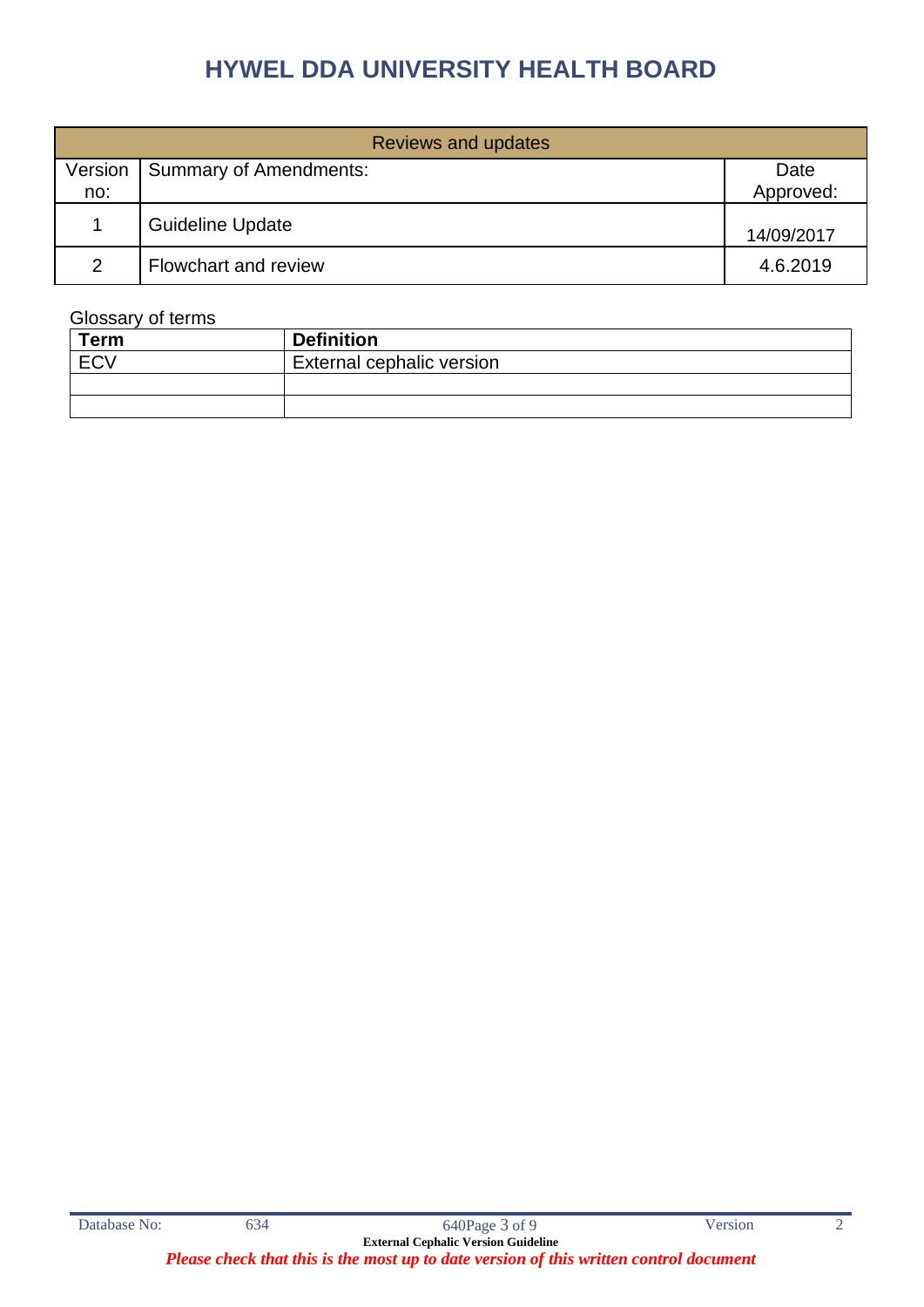## **CONTENTS**

|      | 3.1. HOW EFFECTIVE IS ECV IN PREVENTING NON-CEPHALIC BIRTH?5       |  |
|------|--------------------------------------------------------------------|--|
| 3.2. |                                                                    |  |
|      | 3.3. WHAT METHODS CAN BE USED TO IMPROVE THE SUCCESS RATE OF ECV?5 |  |
| 3.4. |                                                                    |  |
| 3.5. |                                                                    |  |
| 3.6. |                                                                    |  |
|      |                                                                    |  |
|      |                                                                    |  |
|      |                                                                    |  |
|      |                                                                    |  |
|      |                                                                    |  |
|      |                                                                    |  |
|      | 7. APPENDIX 2 - EXTERNAL CEPHALIC VERSION AUDIT PROFORMA  9        |  |
|      |                                                                    |  |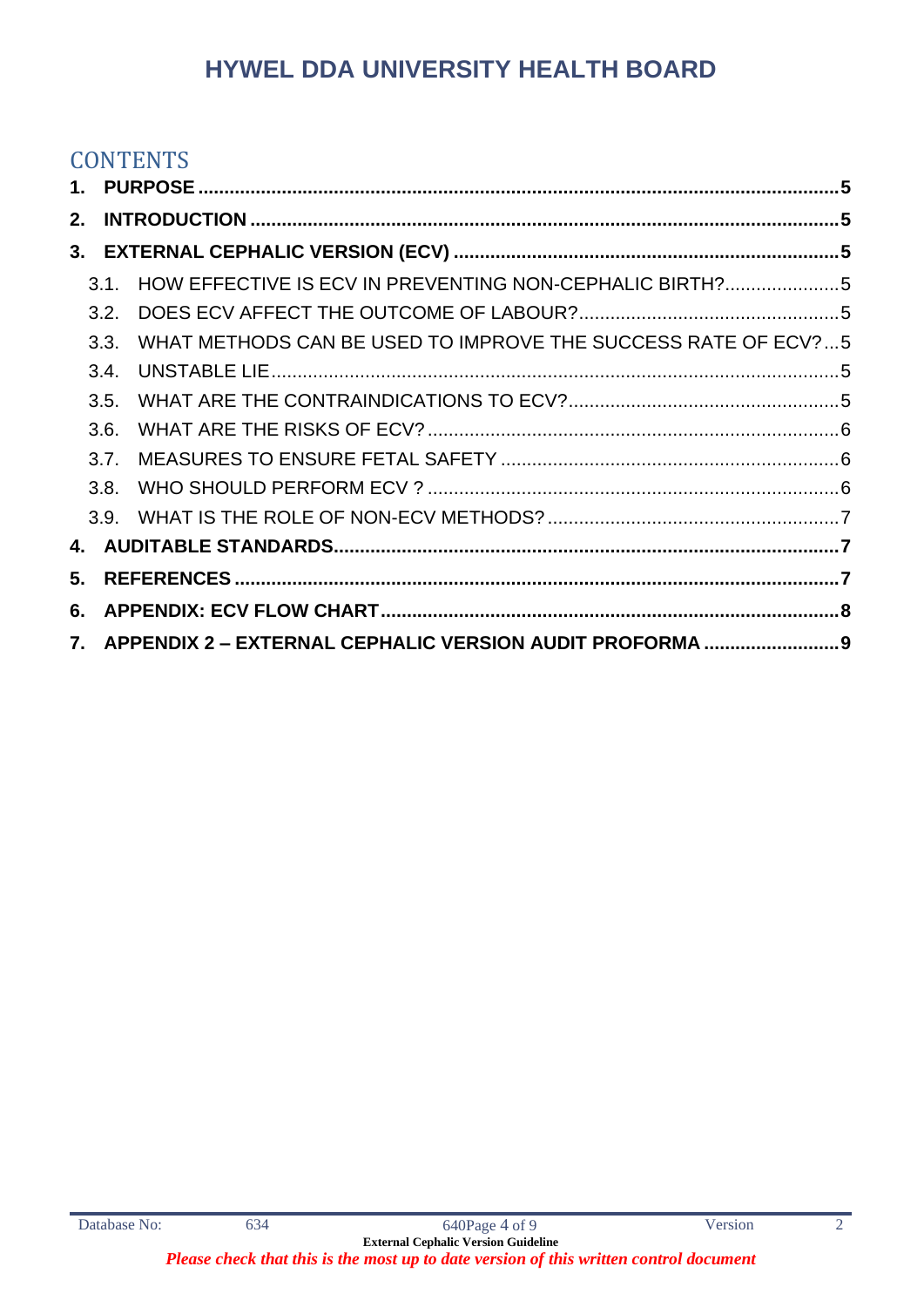## <span id="page-4-0"></span>1. **PURPOSE**

External cephalic version (ECV) is the manipulation of the fetus, through the maternal abdomen, to a cephalic presentation. The purpose of this guideline is to describe and summarise the best evidence concerning methods to prevent non-cephalic presentation at delivery and therefore, caesarean section and its sequelae.

The evidence concerning mode and technique of the delivery of breech presentation is summarised in the Royal College of Obstetricians and Gynaecologists (RCOG) Green-top Guideline No. 20b Management of Breech Presentation.

### <span id="page-4-1"></span>2. **INTRODUCTION**

Breech presentation complicates 3–4% of term deliveries and is more common in nulliparous women and in preterm deliveries. Following the publication of the Term Breech Trial there was a significant decrease in the number of women undergoing vaginal breech birth. In many countries, including the UK, planned vaginal breech birth remains rare and attempts to prevent breech presentation at delivery remain important.

## <span id="page-4-2"></span>3. **EXTERNAL CEPHALIC VERSION (ECV)**

## <span id="page-4-3"></span>3.1. **How effective is ECV in preventing non-cephalic birth?**

Women should be informed that the success rate of ECV is approximately 50%.

Women should be informed that after an unsuccessful ECV attempt at 36+0 weeks of gestation

or later, only a few babies presenting by the breech will spontaneously turn to cephalic presentation.

Women should be informed that few babies revert to breech after successful ECV. Women should be informed that a successful ECV reduces the chance of caesarean section.

## <span id="page-4-4"></span>3.2. **Does ECV affect the outcome of labour?**

Women should be informed that labour after ECV is associated with a slightly increased rate of caesarean section and instrumental delivery when compared to spontaneous cephalic presentation.

## <span id="page-4-5"></span>3.3. **What methods can be used to improve the success rate of ECV?**

Use of tocolysis with betamimetics improves the success rates of ECV. **Dose Administration: 250 micrograms of salbutamol in 25 ml of normal saline (10 micrograms/ml) by slow intravenous injection, or 250 micrograms of terbutaline subcutaneously**

Routine use of regional analgesia or neuraxial blockade *is not recommended,* but **may be** considered for a repeat attempt or for women unable to tolerate ECV without analgesia.

#### <span id="page-4-6"></span>3.4. **Unstable Lie**

ECV is reasonable in the course of a stabilising induction. There are limited data on this procedure, but potential risks include cord prolapse, transverse lie in labour and fetal heart rate abnormalities. **ECV should only be performed if there is a valid indication for induction in discussion with Consultant Obstetrician on call.**

## <span id="page-4-7"></span>3.5. **What are the contraindications to ECV?**

**There is no general consensus on the contraindications to ECV.**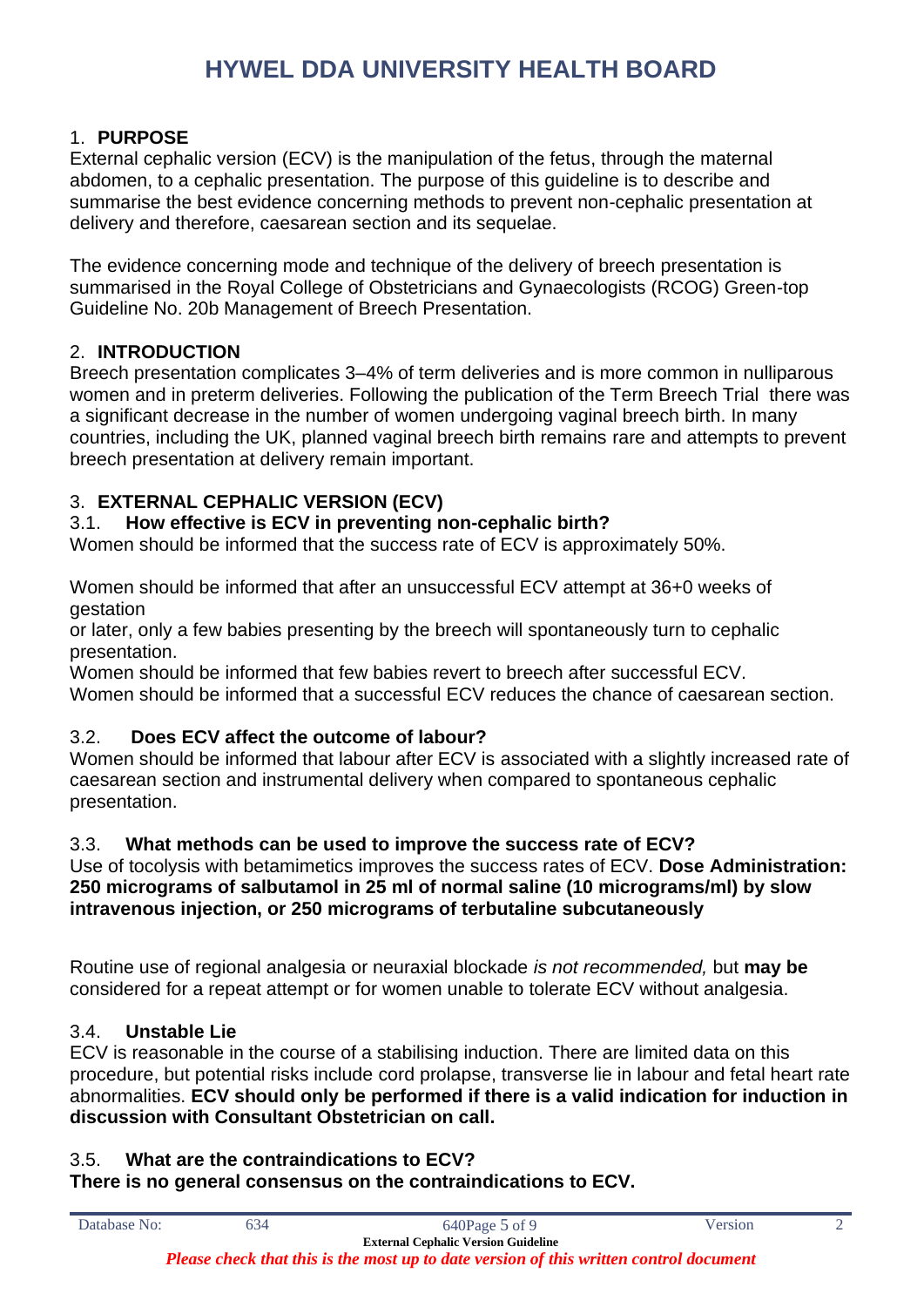ECV is contraindicated where an absolute reason for caesarean section already exists eg) placenta praevia major.

## **It is generally considered to be contraindicated in**:

- multiple pregnancy (except after delivery of a first twin)
- rhesus isoimmunisation
- current or recent (less than 1 week) vaginal bleeding
- abnormal electronic fetal monitoring (EFM)
- rupture of the membranes
- where the mother declines or is unable to give informed consent.

## **ECV should be performed with additional caution where there is oligohydramnios or hypertension**

Women should be informed that ECV after one caesarean delivery appears to have no greater risk than with an unscarred uterus.

## <span id="page-5-0"></span>3.6. **What are the risks of ECV?**

Women should be counselled that with appropriate precautions, ECV has a very low complication rate.

The reported risk of emergency caesarean section within 24 hours is approximately 0.5%, with the indication in over 90% being vaginal bleeding or an abnormal CTG following the procedure.

## <span id="page-5-1"></span>3.7. **Measures to ensure fetal safety**

- ECV should be performed where facilities for monitoring and surgical delivery are available
- **No more than four** attempts are advised, for a suggested maximum of 10 minutes overall.
- EFM prior to the attempt is advised
- Ultrasound should be used during and after the ECV to confirm a normal fetal heart rate.
- *A transient (less than 3 minutes) fetal bradycardia after ECV is common but should instigate continuous monitoring in a left lateral position,* **if persistent and not improving after 6 minutes, should prompt preparation for category I caesarean section.**
- **The standard preoperative preparations for caesarean section are not recommended for women undergoing ECV**
- Following ECV, EFM is recommended
- Women undergoing ECV who are D negative should undergo testing for fetomaternal haemorrhage and be offered anti-D. **Dose administration**: minimum of 500 iu is recommended within 72 hours

## <span id="page-5-2"></span>3.8. **Who should perform ECV ?**

ECV should only be performed by a trained practitioner or by a trainee working under direct supervision.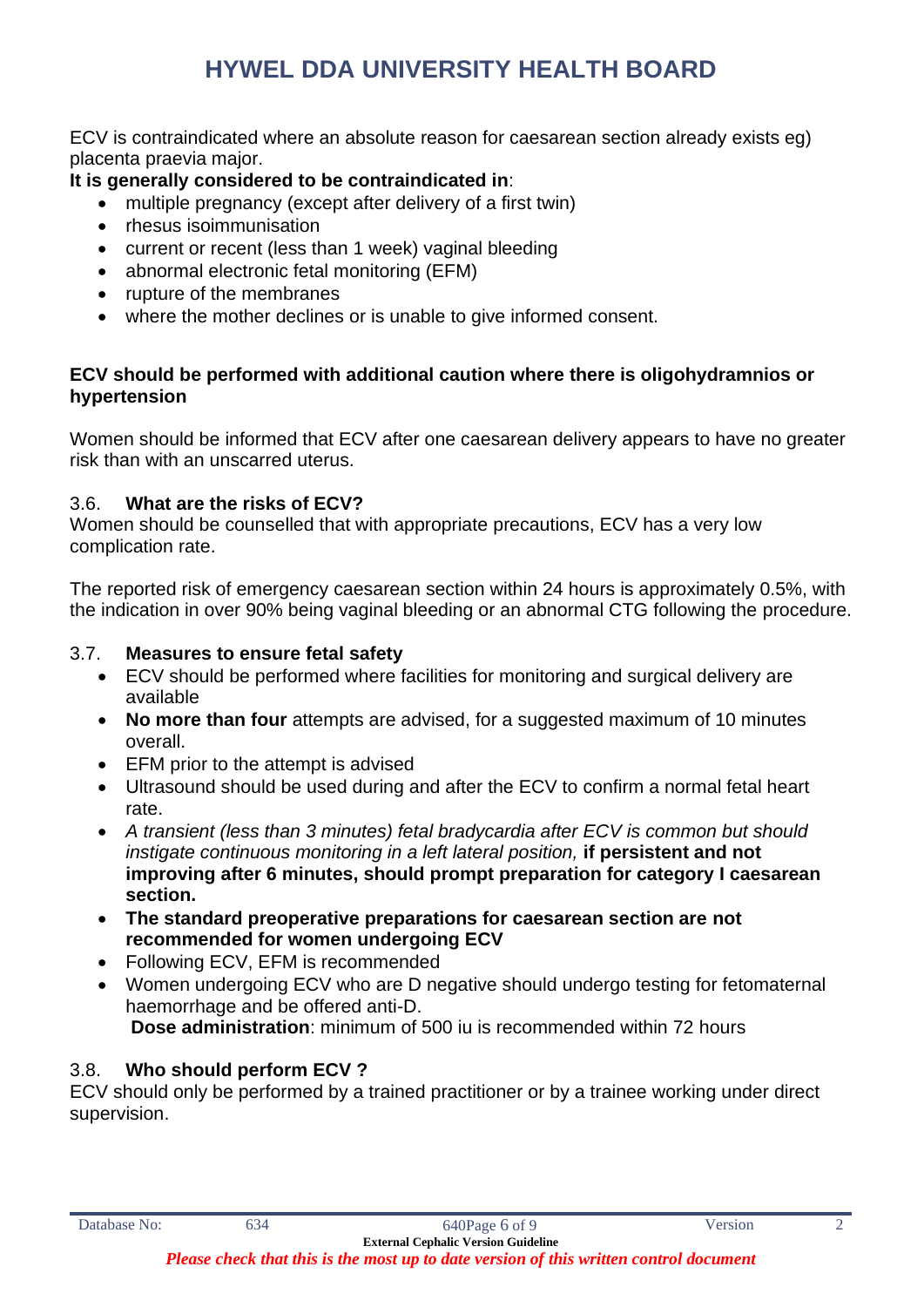## <span id="page-6-0"></span>3.9. **What is the role of non-ECV methods?**

Women may wish to consider the use of moxibustion for breech presentation at 33–35 weeks of gestation, under the guidance of a trained practitioner.

Women should be advised that there is no evidence that postural management alone promotes spontaneous version to cephalic presentation.

## <span id="page-6-1"></span>4. **AUDITABLE STANDARDS**

- Antenatal detection of breech presentation.
- Proportion of women with a breech presentation offered ECV in the absence of contraindications (100%).
- Success rates of ECV (50%).
- Complications of/after ECV.
- Maternal perceptions/experience of ECV.
- Compliance with completion of External Cephalic Version Audit Proforma

## <span id="page-6-2"></span>5. **REFERENCES**

Royal College of Obstetricians and Gynaecologists. Management of Breech Presentation. Green-top Guideline No. 20b. London: RCOG; 2017.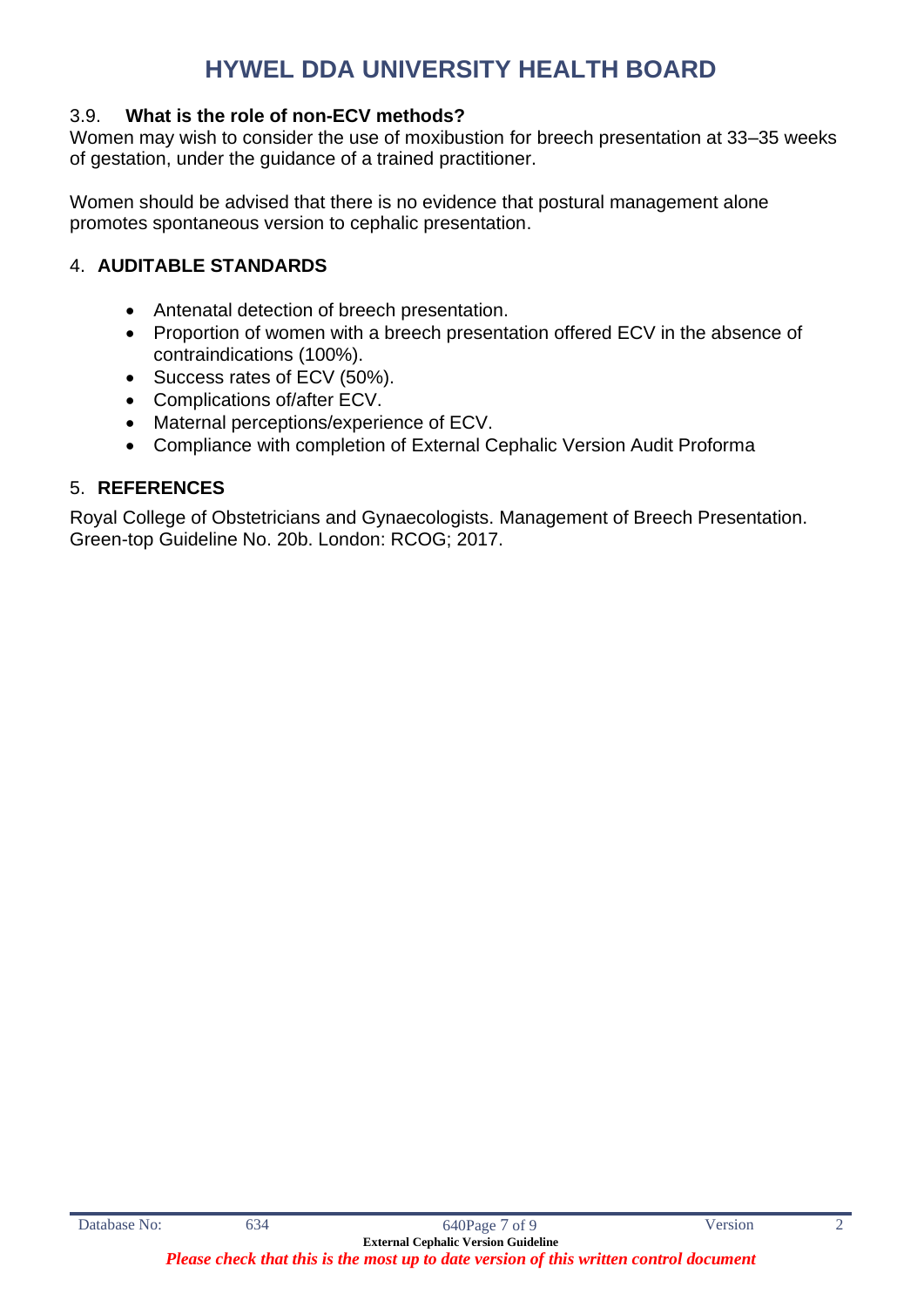#### <span id="page-7-0"></span>6. **APPENDIX: ECV FLOW CHART**

## ECV PROCEDURE FLOWCHART 2017

#### **APPOINTMENT TO BE ARRANGED VIA ANC GGH/ BGH**

Give RCOG Patient Information Leaflet 'Breech Baby at the end of Pregnancy

#### 2017 **ON DAY OF ECV PROCEDURE**

- May have a normal diet on day of admission.
- Consent should be obtained for the procedure.
- ECV should be performed where ultrasound and CTG facilities are available

The fetal heart should be monitored on a CTG prior to the ECV procedure and classified as **normal**

**No more than 4 attempts are advise over a maximum duration of 10 minutes**

Abandon the procedure if:

- attempts at a forward roll or a backward flip are unsuccessful
- there is maternal intolerance to the procedure

#### **Tocolysis may be offered to increase the success**

**Dose:** Subcutaneous terbutaline 250micrograms can be routinely administered prior to commencing the procedure

*Routine use of regional analgesia or neuraxial blockade is not recommended, but MAY BE considered for a repeat attempt or for women unable to tolerate ECV without* 

*analgesia.*

## **POST PROCEDURE**

#### **Regardless of whether the ECV is successful or not:**

- Complete ECV Audit Proforma
- Monitor the FHR by CTG
- Monitor and record the maternal pulse, BP, and vaginal loss.
- Maternal blood group is Rhesus negative obtain a blood group and antibody screen sample for a Kleihauer test & administer prophylactic Anti-D administration minimum dose 500iu within 72 hours
- If ECV fails, elective CS should be booked for 39 weeks gestation

#### **Women may be discharged home provided:**

- The maternal observations are normal
- The CTG is classified as normal
- The obstetric team is satisfied with the fetal and maternal condition.

#### **Instruct the woman to phone or return to the hospital if any of the following occur:**

- Vaginal bleeding/ any signs of APH
- Rupture of membranes
- Commencement of labour
- Change in pattern or decreased fetal movements
- Database No: 634 640Page 8 of 9 Version 2 Abnormal abdominal pain.